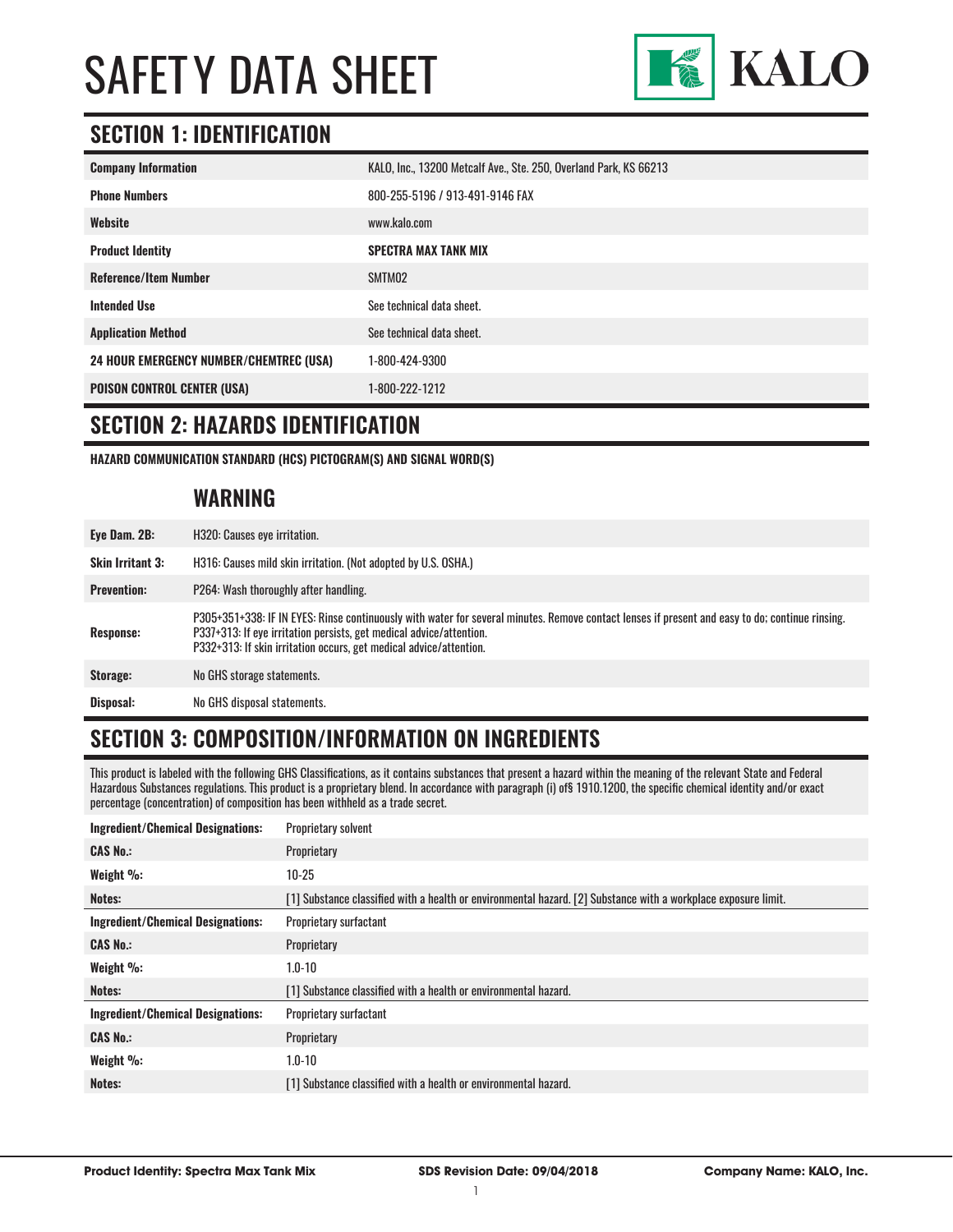

#### **SECTION 4: FIRST AID MEASURES**

#### **[DESCRIPTIONS]**

| General:           | In all cases of doubt, or when symptoms persist, seek medical attention. Never give anything by mouth to an unconscious person.                                                                                                         |
|--------------------|-----------------------------------------------------------------------------------------------------------------------------------------------------------------------------------------------------------------------------------------|
| <b>Inhalation:</b> | Remove to fresh air. Keep patient warm and at rest. If breathing is irregular or stopped, give artificial respiration. If unconscious, place in the recovery<br>position and obtain immediate medical attention. Give nothing by mouth. |
| Eyes:              | Irrigate copiously with clean fresh water for at least 10 minutes, holding the eyelids apart and seek medical attention.                                                                                                                |
| <b>Skin:</b>       | Remove contaminated clothing. Wash skin thoroughly with soap and water or use a recognized skin cleanser. Do NOT use solvents or thinners.                                                                                              |
| Ingestion:         | If accidentally swallowed, obtain immediate medical attention. Keep at rest. Do NOT induce vomiting.                                                                                                                                    |
|                    | [MOST IMPORTANT SYMPTOMS AND EFFECTS, BOTH ACUTE AND DELAYED]                                                                                                                                                                           |
| Overview:          | No adverse symptoms or effects anticipated under normal handling conditions. See Section 2 for further details.                                                                                                                         |
| Eyes:              | <b>Causes eye irritation.</b>                                                                                                                                                                                                           |
| Skin:              | Causes mild skin irritation. (Not adopted by U.S. OSHA.)                                                                                                                                                                                |

### **SECTION 5: FIREFIGHTING MEASURES**

| <b>Extinguishing Media:</b>     | Recommended extinguishing media: alcohol resistant foam, CO <sup>2</sup> , powder, water spray. Do not use water jet.                                                                                                                                                                                                                                  |
|---------------------------------|--------------------------------------------------------------------------------------------------------------------------------------------------------------------------------------------------------------------------------------------------------------------------------------------------------------------------------------------------------|
| <b>Special Hazards:</b>         | Combustion may yield smoke, carbon monoxide, and other products of incomplete combustion. Oxides of sulfur, nitrogen or phosphorus may<br>also be formed.                                                                                                                                                                                              |
| <b>Advice For Firefighters:</b> | Evacuate area. Prevent contamination from run-off of adjacent areas, streams, drinking water and sewers. Do not flush down sewers or other<br>drainage systems. Exposed firefighters must wear standard protective equipment and in enclosed areas self-contained breathing apparatus.<br>Use water-spray to cool fire-exposed surfaces and personnel. |

#### **SECTION 6: ACCIDENTAL RELEASE MEASURES**

| <b>Precautions/Procedures:</b>                                         | Keep all sources of ignition away from spill/release. In case of a major spill or spillage in a confined space evacuate the area and<br>check vapor levels.                                                                                                                                                                                                                                                                                                                                                                                                                                                                                                               |
|------------------------------------------------------------------------|---------------------------------------------------------------------------------------------------------------------------------------------------------------------------------------------------------------------------------------------------------------------------------------------------------------------------------------------------------------------------------------------------------------------------------------------------------------------------------------------------------------------------------------------------------------------------------------------------------------------------------------------------------------------------|
| <b>Environmental Precautions:</b>                                      | Do not allow spills to enter drains or water courses.                                                                                                                                                                                                                                                                                                                                                                                                                                                                                                                                                                                                                     |
| <b>Methods and Material For</b><br><b>Containment and Cleaning Up:</b> | Ventilate the area and avoid breathing vapors. Take the personal protective measures listed in Section 8. Contain and absorb spillage<br>with non-combustible materials (e.g. sand/earth/vermiculite). Place in closed containers outside buildings and dispose of according<br>to the Waste Regulations (see Section 13). Clean, preferably with a detergent. Do not use solvents. Do not allow spills to enter drains<br>or water courses. If drains, sewers, streams or lakes are contaminated, inform the local water company immediately. In the case of<br>contamination of rivers, streams, or lakes, the Environmental Protection Agency should also be informed. |

### **SECTION 7: HANDLING AND STORAGE**

| <b>Precautions For Safe Handling:</b> | Do not get in eyes, on skin, or on clothing. Do not breathe vapors or mists. Keep container closed. Use only with adequate<br>ventilation. Use good personal hygiene practices. Wash hands before eating, drinking, smoking. Remove contaminated clothing and<br>wash before reuse. Destroy contaminated belts and shoes and other items that cannot be decontaminated.<br>See Section 2 for further details. |
|---------------------------------------|---------------------------------------------------------------------------------------------------------------------------------------------------------------------------------------------------------------------------------------------------------------------------------------------------------------------------------------------------------------------------------------------------------------|
| <b>Conditions For Safe Storage:</b>   | Store in tightly closed containers in dry, well-ventilated area, away from excessive heat and incompatibles.<br>See Section 2 for further details.                                                                                                                                                                                                                                                            |
| <b>Incompatible Materials:</b>        | Oxidizing agents, strong acids, strong bases, chlorates and nitrates.                                                                                                                                                                                                                                                                                                                                         |
| <b>Specific End Use(s):</b>           | See technical data sheet.                                                                                                                                                                                                                                                                                                                                                                                     |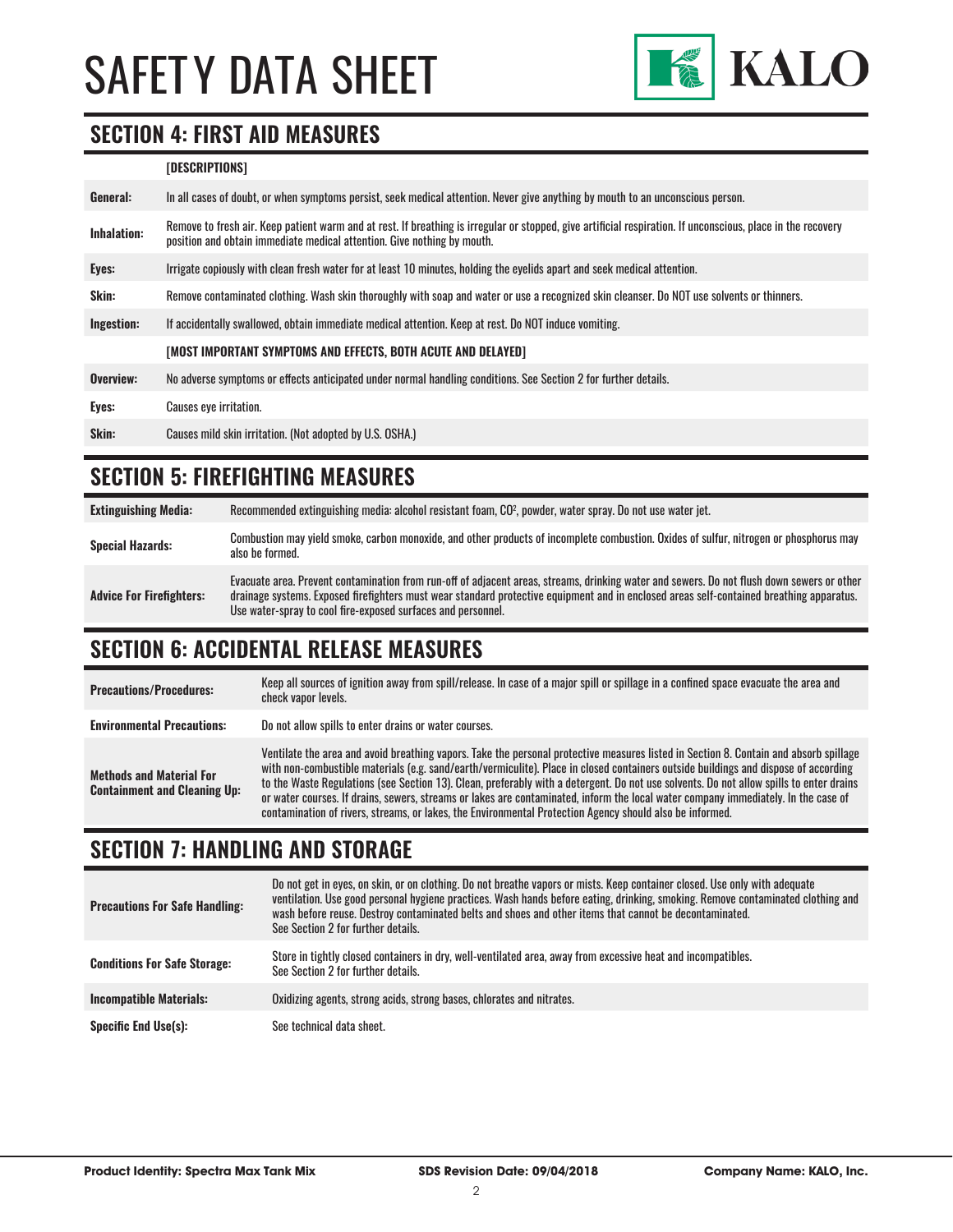

# **SECTION 8: EXPOSURE CONTROLS/PERSONAL PROTECTION**

**Exposure Data:** This product contains the following ingredient with established limits for exposure under OSHA, ACGIH and/or NIOSH.

| <b>CAS No.</b> | Ingredient                    | <b>Source</b> | Value                                                                  |
|----------------|-------------------------------|---------------|------------------------------------------------------------------------|
|                |                               | <b>OSHA</b>   | TWA: $15mg/m^3$ (total) / TWA: $5mg/m^3$ (resp)                        |
| Proprietary    | <b>Proprietary Solvent</b>    | <b>ACGIH</b>  | TWA: 3mg/m <sup>3</sup> (respirable) / TWA: 10mg/m <sup>3</sup> (mist) |
|                |                               | NIOSH         | No Established RELs                                                    |
| <b>CAS No.</b> | Ingredient                    | <b>Source</b> | Value                                                                  |
| Proprietary    |                               | <b>OSHA</b>   | No Established Limit                                                   |
|                | <b>Proprietary Surfactant</b> | <b>ACGIH</b>  | No Established Limit                                                   |
|                |                               | NIOSH         | No Established Limit                                                   |
| <b>CAS No.</b> | Ingredient                    | <b>Source</b> | Value                                                                  |
| Proprietary    |                               | <b>OSHA</b>   | No Established Limit                                                   |
|                | <b>Proprietary Surfactant</b> | <b>ACGIH</b>  | No Established Limit                                                   |
|                |                               | NIOSH         | No Established Limit                                                   |

**Carcinogen Data:** This product contains the following ingredients (at greater than 0.1%) that are suspected of being or known to be a carcinogen under OSHA, NTP or IARC.

| <b>CAS No.</b> | Ingredient                    | <b>Source</b> | Value                                                                 |
|----------------|-------------------------------|---------------|-----------------------------------------------------------------------|
| Proprietary    |                               | <b>OSHA</b>   | Select Carcinogen: No                                                 |
|                | <b>Proprietary Solvent</b>    | <b>NTP</b>    | Known: No / Suspected: No                                             |
|                |                               | IARC          | Group 1: No / Group 2a: No / Group 2b: No / Group 3: No / Group 4: No |
| <b>CAS No.</b> | Ingredient                    | <b>Source</b> | Value                                                                 |
| Proprietary    |                               | <b>OSHA</b>   | Select Carcinogen: No                                                 |
|                | <b>Proprietary Surfactant</b> | <b>NTP</b>    | Known: No / Suspected: No                                             |
|                |                               | <b>IARC</b>   | Group 1: No / Group 2a: No / Group 2b: No / Group 3: No / Group 4: No |
| <b>CAS No.</b> | <b>Ingredient</b>             | <b>Source</b> | Value                                                                 |
| Proprietary    |                               | <b>OSHA</b>   | Select Carcinogen: No                                                 |
|                | <b>Proprietary Surfactant</b> | <b>NTP</b>    | Known: No / Suspected: No                                             |
|                |                               | <b>IARC</b>   | Group 1: No / Group 2a: No / Group 2b: No / Group 3: No / Group 4: No |

|                              | <b>[Exposure controls]</b>                                                                                                                                                                                                                                                                                                             |
|------------------------------|----------------------------------------------------------------------------------------------------------------------------------------------------------------------------------------------------------------------------------------------------------------------------------------------------------------------------------------|
| <b>Respiratory:</b>          | If workers are exposed to concentrations above the exposure limit, they must use the appropriate certified respirators.                                                                                                                                                                                                                |
| Eyes:                        | Wear safety eyewear (e.g. safety spectacles/goggles/visors) to protect against the splash of liquids.                                                                                                                                                                                                                                  |
| Skin:                        | Overalls, which cover the body, arms, and legs, should be worn. Skin should not be exposed. All parts of the body should be washed after contact.                                                                                                                                                                                      |
| <b>Engineering Controls:</b> | Provide adequate ventilation. Where reasonably practicable, this should be achieved by the use of local exhaust ventilation and good general<br>extraction. If these are not sufficient to maintain concentrations of particulates, and any vapor below occupational exposure limits, suitable<br>respiratory protection must be worn. |
| <b>Other Work Practices:</b> | See technical data sheet.                                                                                                                                                                                                                                                                                                              |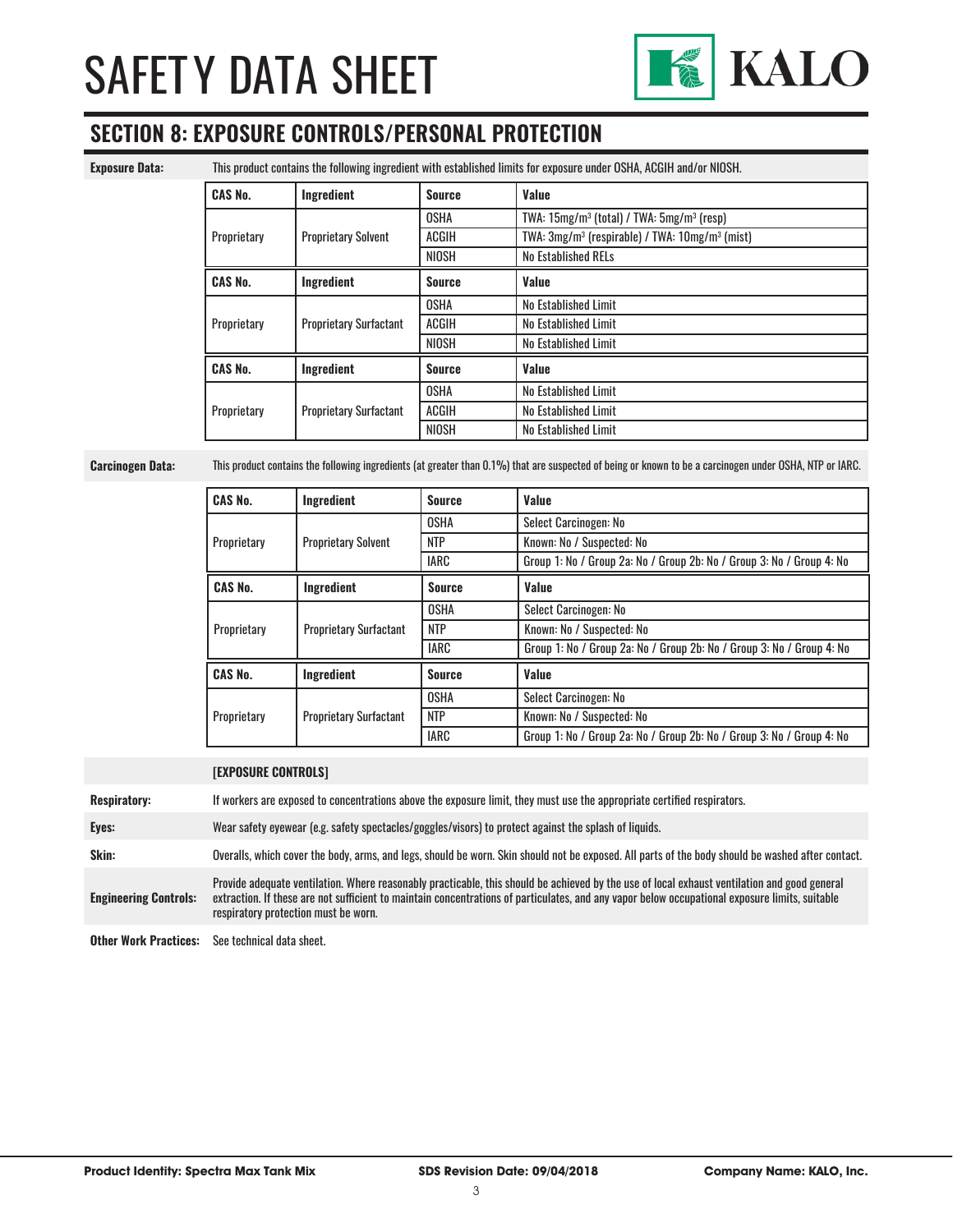

# **SECTION 9: PHYSICAL AND CHEMICAL PROPERTIES**

| Appearance:                                       | <b>Hazy Liquid</b>                   |
|---------------------------------------------------|--------------------------------------|
| Odor:                                             | <b>Sweet Aromatic Odor</b>           |
| <b>Odor Threshold:</b>                            | <b>Not Measured</b>                  |
| pH:                                               | 4.5 - 5.5 (1% aqueous dilution)      |
| <b>Specific Gravity:</b>                          | 1.19 @ 20°C                          |
| <b>Flashpoint:</b>                                | >200°F (>93°C) SETA Flash Closed Cup |
| <b>Solubility in Water:</b>                       | <b>Solvent</b>                       |
| Viscosity (cSt):                                  | <b>Not Measured</b>                  |
| $VOC\%$ :                                         | <b>Not Measured</b>                  |
| Vapor Pressure (Pa):                              | <b>Not Measured</b>                  |
| <b>Vapor Density:</b>                             | <b>Not Measured</b>                  |
| <b>Melting/Freezing Points:</b>                   | <b>Not Measured</b>                  |
| Initial Boiling Point/Range (°F/°C):              | <b>Not Measured</b>                  |
| <b>Flammability (Solid, Gas):</b>                 | Not Applicable                       |
| <b>Upper Flammability/Explosive Limits:</b>       | <b>Not Measured</b>                  |
| Lower Flammability/Explosive Limits:              | <b>Not Measured</b>                  |
| <b>Decomposition Temperature:</b>                 | <b>Not Measured</b>                  |
| <b>Auto-Ignition Temperature:</b>                 | <b>Not Measured</b>                  |
| Partition Co-Efficient n-octanol/water (Log Kow): | Not Measured                         |
| <b>Evaporation Rate (Ether=1):</b>                | <b>Not Measured</b>                  |
| Other:                                            | No other relevant information.       |

# **SECTION 10: STABILITY AND REACTIVITY**

| <b>Reactivity:</b>                       | Not chemically reactive.                                                                                |
|------------------------------------------|---------------------------------------------------------------------------------------------------------|
| <b>Chemical Stability:</b>               | Stable under normal ambient and anticipated conditions of use.                                          |
| <b>Hazardous Reactions:</b>              | Hazardous reactions not anticipated.                                                                    |
| <b>Conditions To Avoid:</b>              | Extended exposure to high temperatures can cause decomposition. Avoid all possible sources of ignition. |
| <b>Incompatible Materials:</b>           | Oxidizing agents, strong acids, strong bases, chlorates and nitrates.                                   |
| <b>Hazardous Decomposition Products:</b> | Not anticipated under normal conditions of use.                                                         |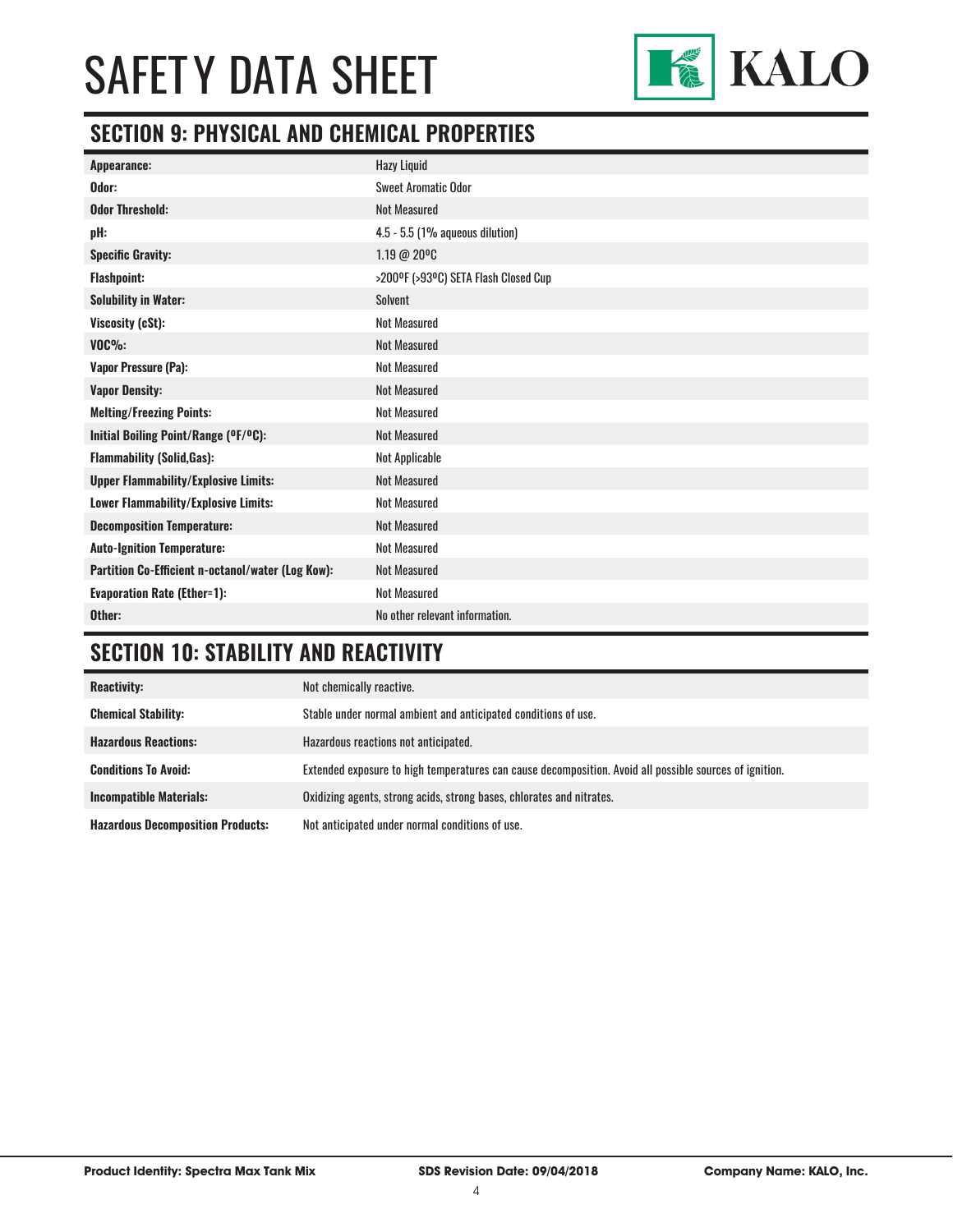

#### **SECTION 11: TOXICOLOGICAL INFORMATION**

|                                                                   | [ACUTE TOXICITY ESTIMATE]                                                        |                          |
|-------------------------------------------------------------------|----------------------------------------------------------------------------------|--------------------------|
| Ingredients:                                                      | Proprietary blend of surfactants plus poly-acrylamide in an electrolyte solution |                          |
| Oral LD50mg/kg:                                                   | >2,000.00/Category: NA                                                           |                          |
| Skin LD50mg/kg:                                                   | >2,000.00/Category: NA                                                           |                          |
| Inhalation Vapor LC50mg/L/4hr:                                    | >20.00                                                                           |                          |
| Inhalation Dust/Mist LC50mg/L/4hr:                                | >11.00                                                                           |                          |
| <b>ITEM</b>                                                       | <b>HAZARD</b>                                                                    | <b>CATEGORY</b>          |
| <b>Acute Toxicity (mouth):</b>                                    | <b>Not Applicable</b>                                                            | $-$                      |
| <b>Acute Toxicity (skin):</b>                                     | <b>Not Applicable</b>                                                            | $\overline{\phantom{a}}$ |
| <b>Acute Toxicity (inhalation):</b>                               | <b>Not Applicable</b>                                                            | $\overline{\phantom{a}}$ |
|                                                                   |                                                                                  |                          |
| <b>Skin Corrosion/Irritation:</b>                                 | Causes mild skin irritation. (Not adopted by U.S. OSHA.)                         | 3                        |
| <b>Eye Damage/Irritation:</b>                                     | <b>Causes eye irritation.</b>                                                    | 2B                       |
| <b>Sensitization (respiratory):</b>                               | <b>Not Applicable</b>                                                            | $\overline{\phantom{a}}$ |
| Sensitization (skin):                                             | <b>Not Applicable</b>                                                            | $\overline{\phantom{a}}$ |
| <b>Germ Toxicity:</b>                                             | <b>Not Applicable</b>                                                            | $\overline{\phantom{a}}$ |
| <b>Carcinogenicity:</b>                                           | Not Applicable                                                                   | $-$                      |
| <b>Reproductive Toxicity:</b>                                     | <b>Not Applicable</b>                                                            | $\qquad \qquad -$        |
| <b>Specific Target Organ Systemic Toxicity-Single Exposure:</b>   | Not Applicable                                                                   | $-$                      |
| <b>Specific Target Organ Systemic Toxicity-Repeated Exposure:</b> | Not Applicable                                                                   | $\overline{\phantom{a}}$ |

# **SECTION 12: ECOLOGICAL INFORMATION**

| <b>Toxicity:</b>                       | No additional information provided for this product.  |
|----------------------------------------|-------------------------------------------------------|
| <b>Persistence and Degradability:</b>  | There is no data available on the preparation itself. |
| <b>Bioaccumulative Potential:</b>      | Not measured.                                         |
| <b>Mobility In Soil:</b>               | No data available.                                    |
| <b>Results of PBT and vPvB Assess:</b> | This product contains no PBT/vPvB chemicals.          |
| <b>Other Adverse Effects:</b>          | No data available.                                    |

# **SECTION 13: DISPOSAL CONSIDERATIONS**

**Waste Treatment Methods:** Do not allow into drains or water courses. Wastes and emptied containers should be disposed of in accordance with regulations made under the Control of Pollution Act and the Environmental Protection Act. Using information provided in this data sheet advice should be obtained from the Waste Regulation Authority, whether the special waste regulations apply. Dispose of contents in accordance with local and national regulations.